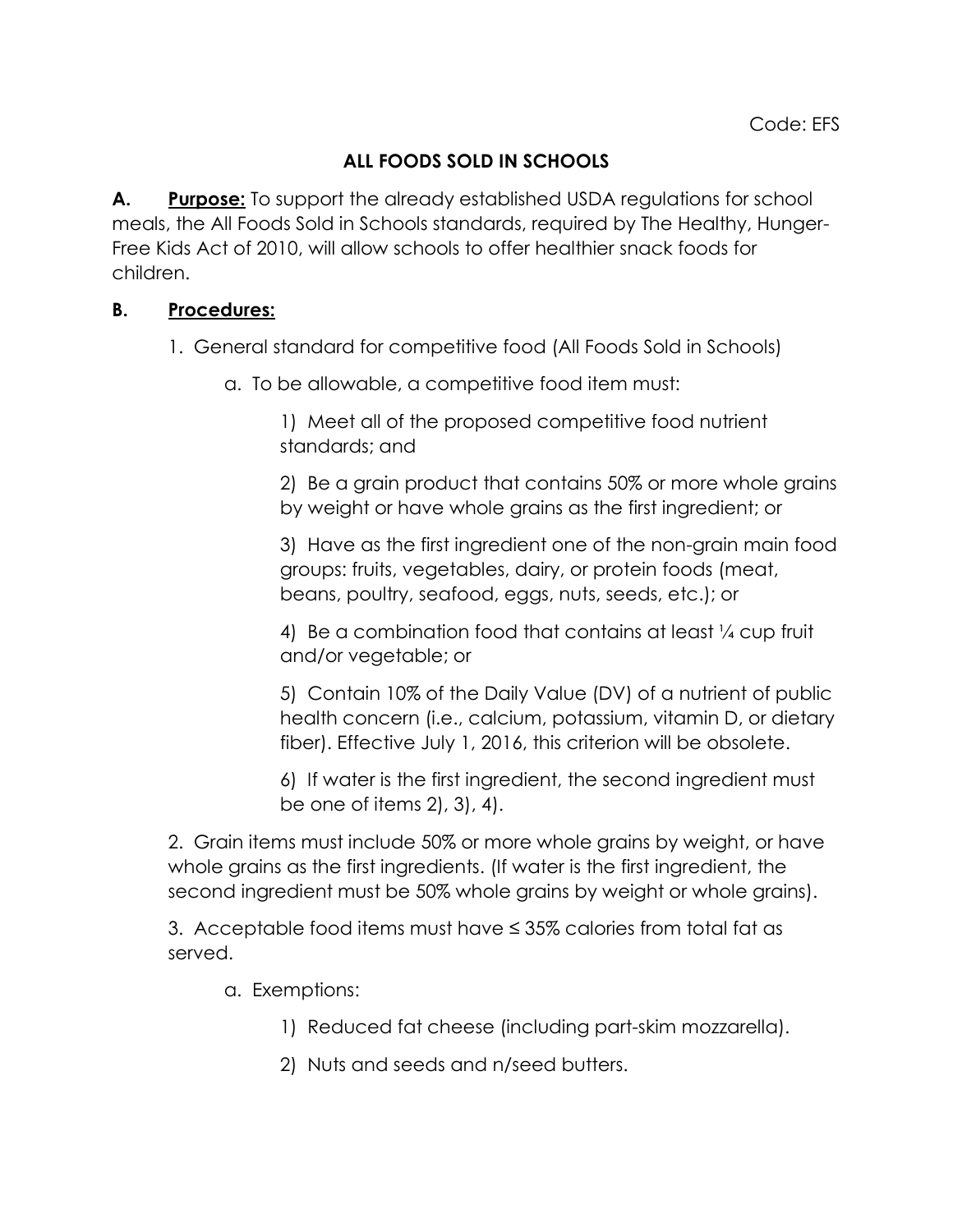3) Products consisting of only dried fruit with nuts and/or seeds with no added nutritive sweeteners or fats.

4) Seafood with no added fat.

4. Acceptable food items must have < 10% calories from saturated fat as served.

- a. Exemptions:
	- 1) Reduced fat cheese (including part-skim mozzarella).
	- 2) Nuts and seeds and n/seed butters.

3) Products consisting of only dried fruit with nuts and/or seeds with no added nutritive sweeteners or fats.

- 5. Zero grams of trans fat as served (≤ .05 g per portion).
- 6. Must have ≤ 35% of weight from total sugar as served.
	- a. Exemptions:

1) Dried whole fruits or vegetables; dried whole fruit or vegetable pieces; and dehydrated fruits or vegetables with no added nutritive sweeteners.

2) Dried whole fruits, or pieces, with nutritive sweeteners that are required for processing and/or palatability purposes (i.e., cranberries, tart cherries, or blueberries).

3) Products consisting of only exempt dried fruit with nuts and/or seeds with no nutritive sweeteners or fats are exempt from the sugar standard.

7. Sodium requirements.

a. Snack items and side dishes sold a la carte must contain ≤ 230 mg sodium per item as served.

1) Effective July 1, 2016, snack items and side dishes sold a la carte must be:  $\leq$  200 mg sodium per item as served, including any added accompaniments.

b. Entrée items sold a la carte: ≤ 480 mg sodium per item as served, including any added accompaniments.

8. Calorie requirements.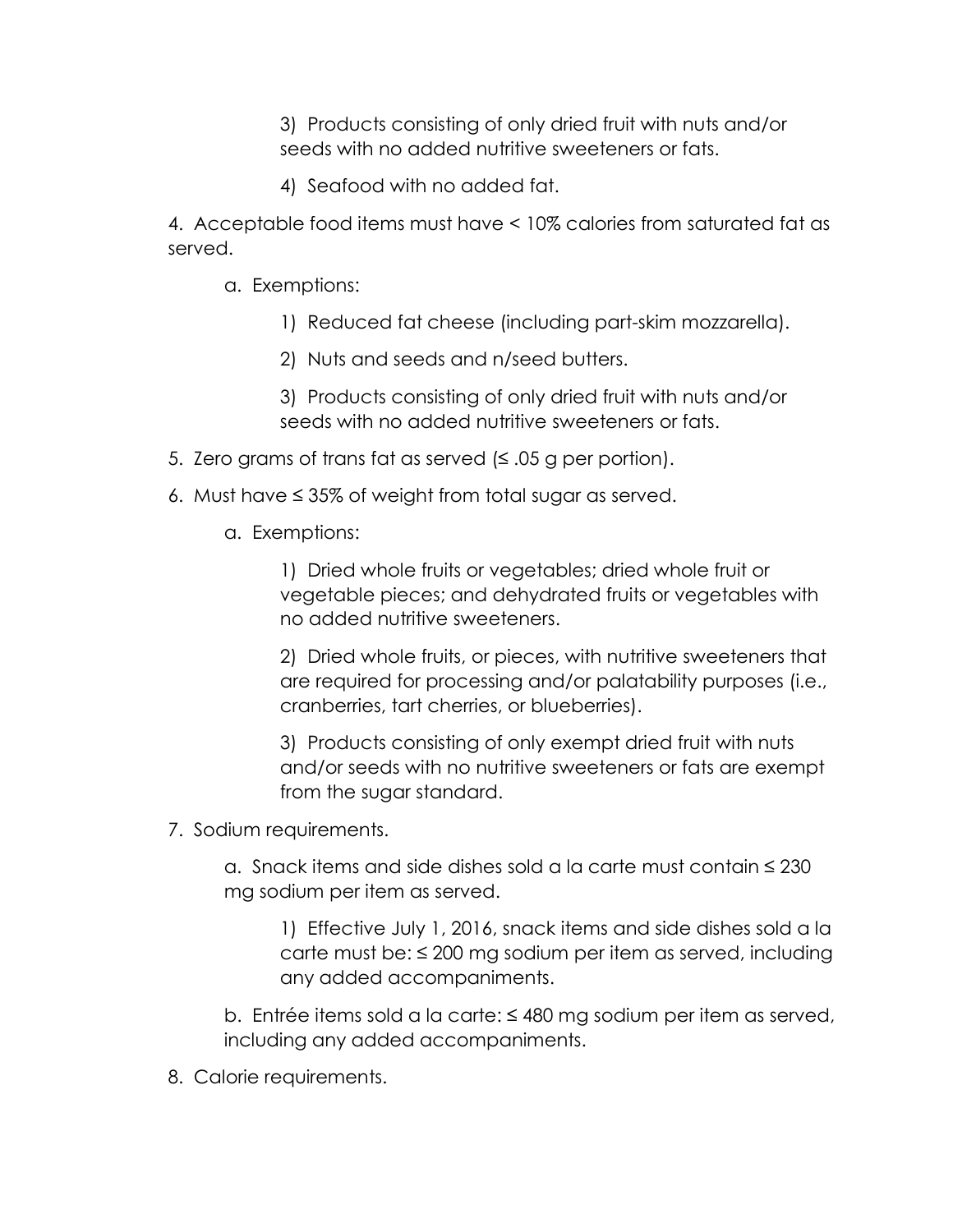a. Snack items and side dishes sold a la carte: ≤ 200 calories per item as served, including any added accompaniments.

b. Entrée items sold a la carte: ≤ 350 calories per item as served including any added accompaniments.

c. Exemptions:

1) Entrée items served as a National School Lunch Program (NSLP) or School Breakfast Program entrée are exempt on the day of or day after service in the program meal.

9. Use of accompaniments if limited when competitive food is sold to students in school. The accompaniment must be included in the nutrient profile as part of the food item served and meet all proposed standards.

10. Caffeine requirements.

a. Elementary and Middle School foods and beverages must be caffeine-free.

> 1) An exception can be made for naturally occurring caffeine substances.

- b. High School foods and beverages may contain caffeine.
- 11. Beverage allowable requirements:
	- a. Elementary
		- 1) Plain water or plain carbonated water (no size limit);
		- 2) Low fat milk, unflavored  $(≤ 8$  fl oz);

3) Non-fat milk, flavored or unflavored  $(\leq 8$  fl oz), including nutritionally equivalent milk alternatives as permitted by the school meal requirements;

4) 100% fruit/vegetable juice (≤ 8 fl oz); and

5) 100% fruit/vegetable juice diluted with water (with or without carbonation), and no added sweeteners  $( \leq 8 \text{ ft oz})$ .

- b. Middle School
	- 1) Plain water or plain carbonated water (no size limit);
	- 2) Low fat milk, unflavored  $(≤ 12$  fl oz);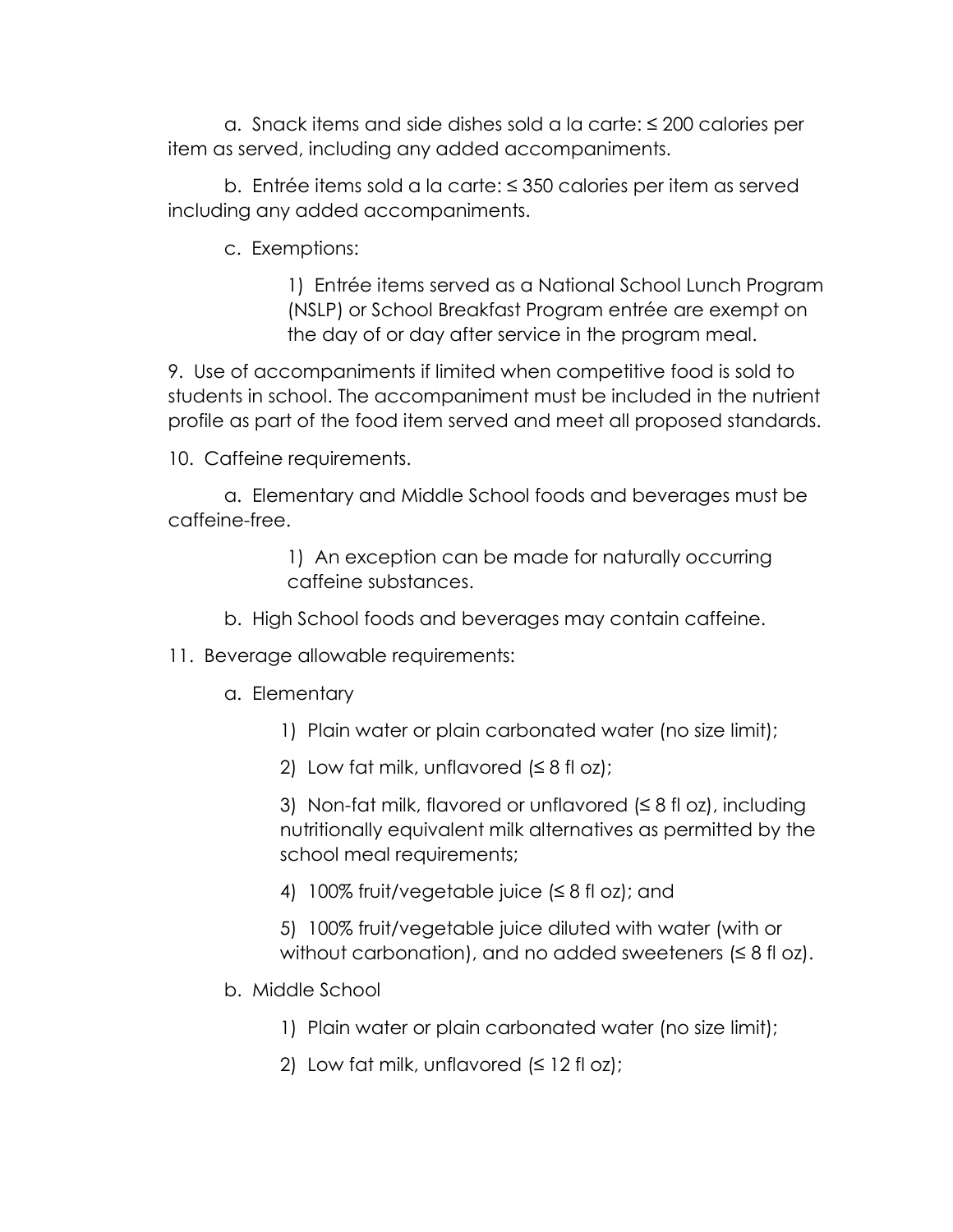3) Non-fat milk, flavored or unflavored (≤ 12 fl oz), including nutritionally equivalent milk alternatives as permitted by the school meal requirements;

4) 100% fruit/vegetable juice (≤ 12 fl oz); and

5) 100% fruit/vegetable juice diluted with water (with or without carbonation), and no added sweeteners  $( \leq 12 \text{ ft oz})$ .

## c. High School

1) Plain water or plain carbonated water (no size limit);

2) Low fat milk, unflavored  $( \leq 12$  fl oz);

3) Non-fat milk, flavored or unflavored  $( \leq 12$  fl oz), including nutritionally equivalent milk alternatives as permitted by the school meal requirements;

4) 100% fruit/vegetable juice (≤ 12 fl oz); and

5) 100% fruit/vegetable juice diluted with water (with or without carbonation), and no added sweeteners  $( \leq 12 \text{ ft } \text{oz})$ .

6) Other flavored and/or carbonated beverages  $( \leq 20 \text{ ft } \text{oz})$ that are labeled to contain  $\leq$  5 calories per 8 fl oz, or  $\leq$  10 calories per 20 fl oz; and

7) Other flavored and/or carbonated beverages  $( \leq 12$  fl oz) that are labeled to contain  $\leq 40$  calories per 8 fl oz, or  $\leq 60$ calories per 12 fl oz.

12. Accompaniments (an item that is added or served because it goes well with something, i.e. condiments, salad dressing.

a. The use of accompaniments is to be limited when food is sold to students in school.

b. Accompaniments shall be pre-portioned.

13. Fundraisers.

a. The sale of food items that meet school nutrition requirements at fundraisers would not be limited in any way.

b. The All Foods Sold in Schools standards do not apply to nonschool hours, weekends and off-campus fundraising events.